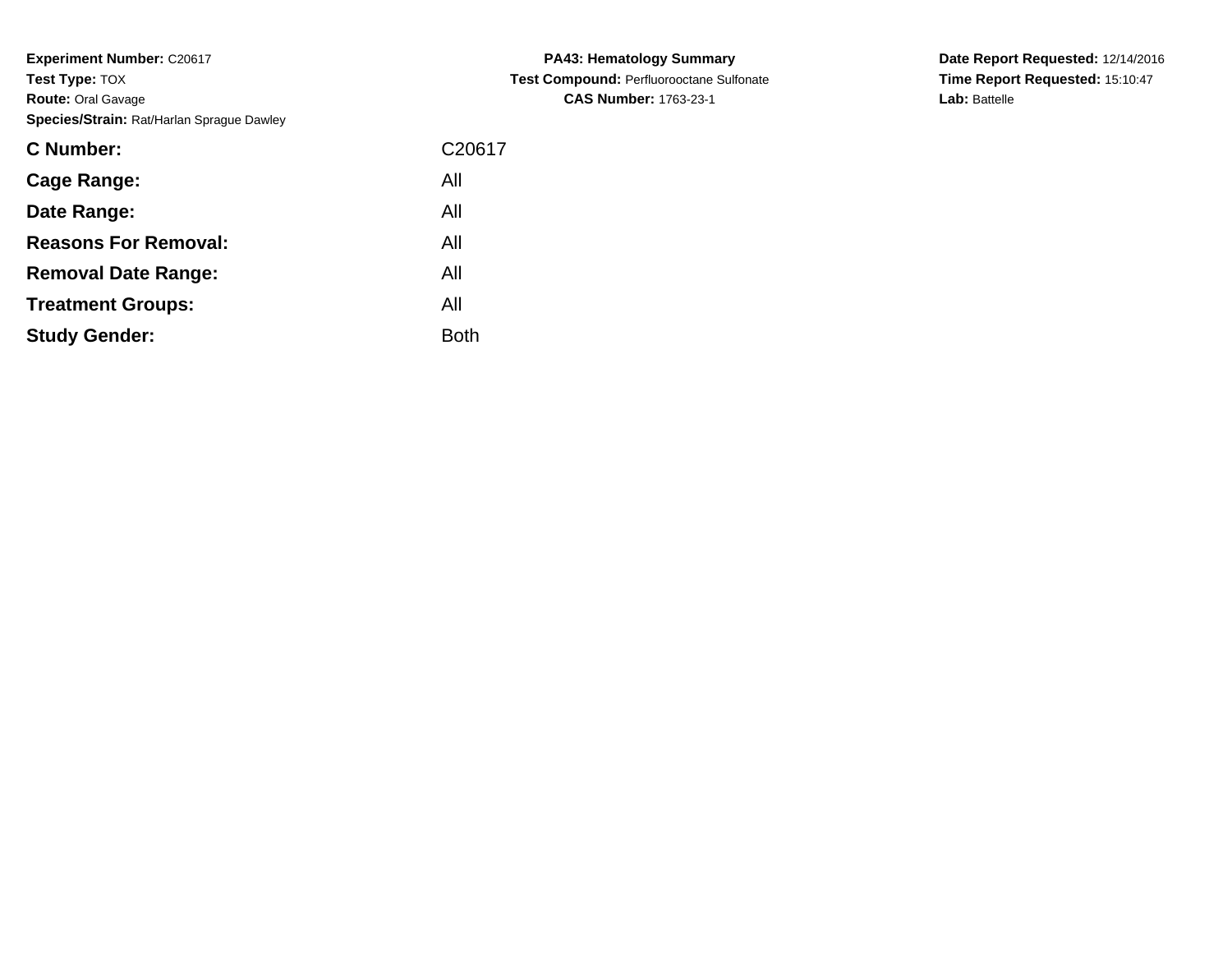#### **Male**

|                                                                        | <b>Phase Day</b> | 0 mg/kg/day                        | 0.312 mg/kg/day               | 0.625 mg/kg/day                  | 1.25 mg/kg/day                |
|------------------------------------------------------------------------|------------------|------------------------------------|-------------------------------|----------------------------------|-------------------------------|
| Hematocrit (%)<br><b>Percent of Control</b>                            | <b>SD 28</b>     | $52.5 \pm 0.5$ (10)                | $52.9 \pm 0.5$ (10)<br>101    | $53.3 \pm 0.3$ (10)<br>102       | $52.8 \pm 0.7$ (10)<br>101    |
| Manual Hematocrit (%)<br><b>Percent of Control</b>                     | SD 28            | 47<br>(10)<br>$\mathbf 1$<br>$\pm$ | 47<br>$\pm 0$<br>(10)<br>100  | 47<br>(10)<br>$\pm$ 1<br>100     | 48<br>(10)<br>± 1<br>100      |
| Hemoglobin (g/dL)<br><b>Percent of Control</b>                         | <b>SD 28</b>     | $15.8 \pm 0.2$ (10) *              | $16.0 \pm 0.1$ (10)<br>101    | $16.0 \pm 0.1$ (10)<br>102       | $16.0 \pm 0.2$ (10)<br>101    |
| Red Blood Cells (M/uL)<br><b>Percent of Control</b>                    | SD 28            | $8.86 \pm 0.13(10)$                | $8.73 \pm 0.13(10)$<br>98     | $8.87 \pm 0.08(10)$<br>100       | $8.95 \pm 0.11(10)$<br>101    |
| Reticulocytes (K/uL)<br><b>Percent of Control</b>                      | <b>SD 28</b>     | 181.1<br>$\pm$ 6.1 (10) **         | $169.4 \pm 11.6$<br>(9)<br>94 | 156.9<br>± 8.0<br>(10)<br>87     | $154.2 \pm 9.0$ (8)<br>85     |
| Mean Cell Volume (fL)<br><b>Percent of Control</b>                     | <b>SD 28</b>     | 59.4 $\pm$ 0.6 (10)                | 60.7 $\pm$ 0.7 (10)<br>102    | 60.2 $\pm$ 0.5 (10)<br>101       | $59.0 \pm 0.4$ (10)<br>99     |
| Mean Cell Hemoglobin (pg)<br><b>Percent of Control</b>                 | <b>SD 28</b>     | $\pm$ 0.2 (10)<br>17.9             | $\pm$ 0.2 (10)<br>18.3<br>103 | $\pm$ 0.2 (10)<br>18.1<br>101    | 17.9<br>$\pm$ 0.1 (10)<br>100 |
| Mean Cell Hemoglobin Concentration (g/dL)<br><b>Percent of Control</b> | <b>SD 28</b>     | ± 0.1<br>(10)<br>30.1              | ± 0.1<br>30.1<br>(10)<br>100  | $\pm$ 0.2<br>30.1<br>(10)<br>100 | $\pm$ 0.1 (10)<br>30.3<br>101 |
| Platelets (K/uL)<br><b>Percent of Control</b>                          | <b>SD 28</b>     | 852<br>± 35<br>(10)                | 778<br>± 26<br>(10)<br>91     | 727<br>± 44<br>(10)<br>85        | 846<br>± 44<br>(10)<br>99     |
| White Blood Cells (K/uL)<br><b>Percent of Control</b>                  | SD 28            | $12.84 \pm 0.61(10)$ **            | $14.18 \pm 0.64(10)$<br>110   | $11.42 \pm 0.64(10)$<br>89       | $11.15 \pm 0.71(10)$<br>87    |
| Neutrophils (K/uL)<br><b>Percent of Control</b>                        | <b>SD 28</b>     | $1.31 \pm 0.11(10)$ **             | $1.28 \pm 0.09(9)$<br>98      | $1.17 \pm 0.06(10)$<br>89        | $1.22 \pm 0.13(8)$<br>93      |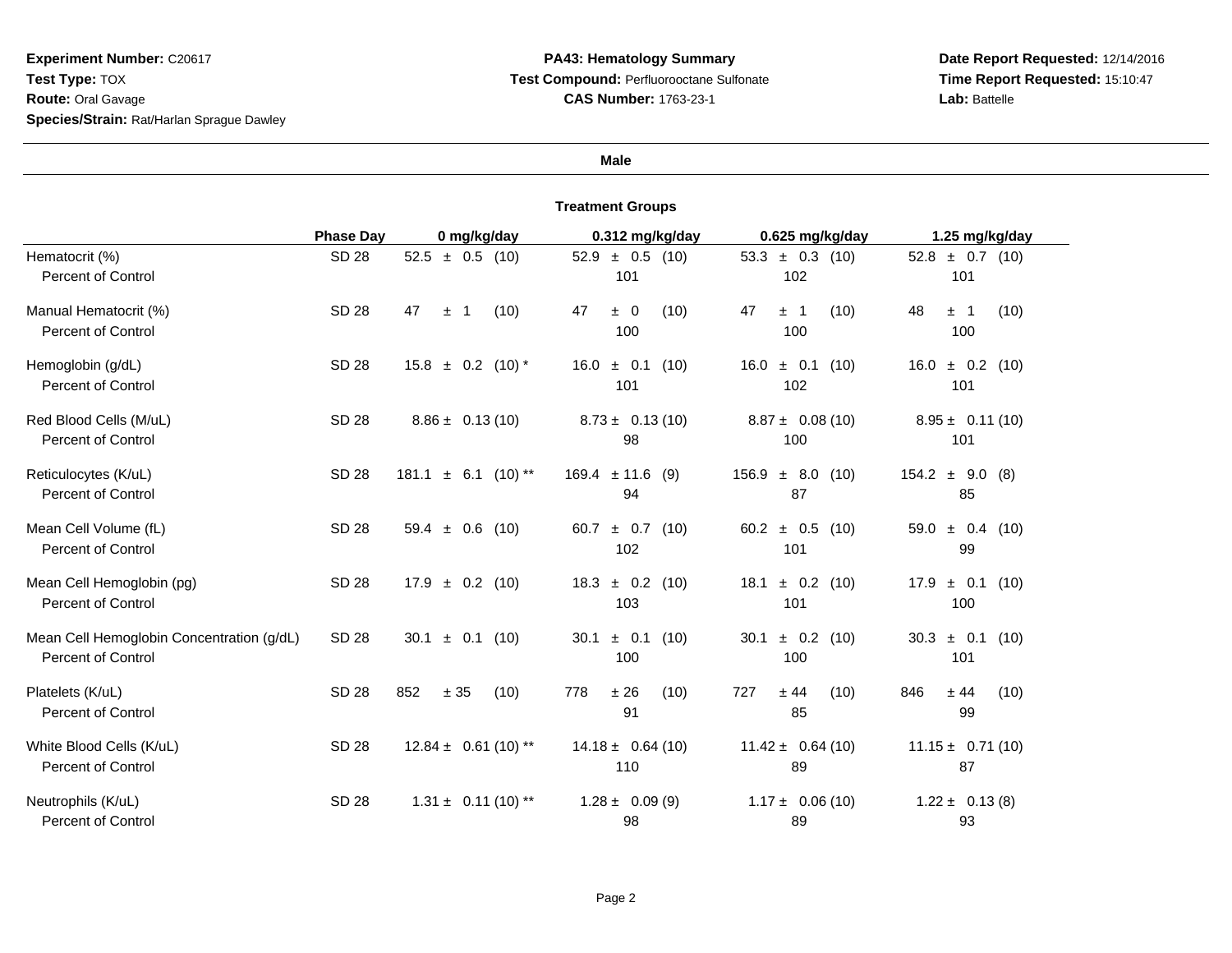**Date Report Requested:** 12/14/2016 **Time Report Requested:** 15:10:47**Lab:** Battelle

# **Male**

|                           | <b>Phase Dav</b> | 0 mg/kg/day             | 0.312 mg/kg/day     | 0.625 mg/kg/day      | 1.25 mg/kg/day       |
|---------------------------|------------------|-------------------------|---------------------|----------------------|----------------------|
| Lymphocytes (K/uL)        | SD 28            | $11.15 \pm 0.51(10)^*$  | $12.42 \pm 0.68(9)$ | $9.88 \pm 0.60(10)$  | $10.18 \pm 0.64$ (8) |
| Percent of Control        |                  |                         | 111                 | 89                   | 91                   |
| Total Lymphocytes (K/uL)  | SD 28            | $11.22 \pm 0.52$ (10) * | $12.50 \pm 0.69(9)$ | $9.94 \pm 0.60(10)$  | $10.24 \pm 0.65(8)$  |
| Percent of Control        |                  |                         | 111                 | 89                   | 91                   |
| Monocytes (K/uL)          | SD 28            | $0.19 \pm 0.02$ (10)    | $0.28 \pm 0.04(9)$  | $0.20 \pm 0.02$ (10) | $0.16 \pm 0.02(8)$   |
| Percent of Control        |                  |                         | 144                 | 102                  | 82                   |
| Basophils (K/uL)          | SD 28            | $0.02 \pm 0.00$ (10)    | $0.02 \pm 0.00(9)$  | $0.02 \pm 0.00$ (10) | $0.02 \pm 0.00(8)$   |
| <b>Percent of Control</b> |                  |                         | 124                 | 118                  | 88                   |
| Eosinophils (K/uL)        | SD 28            | $0.10 \pm 0.01$ (10) ** | $0.09 \pm 0.01$ (9) | $0.10 \pm 0.01(10)$  | $0.09 \pm 0.01$ (8)  |
| Percent of Control        |                  |                         | 92                  | 98                   | 87                   |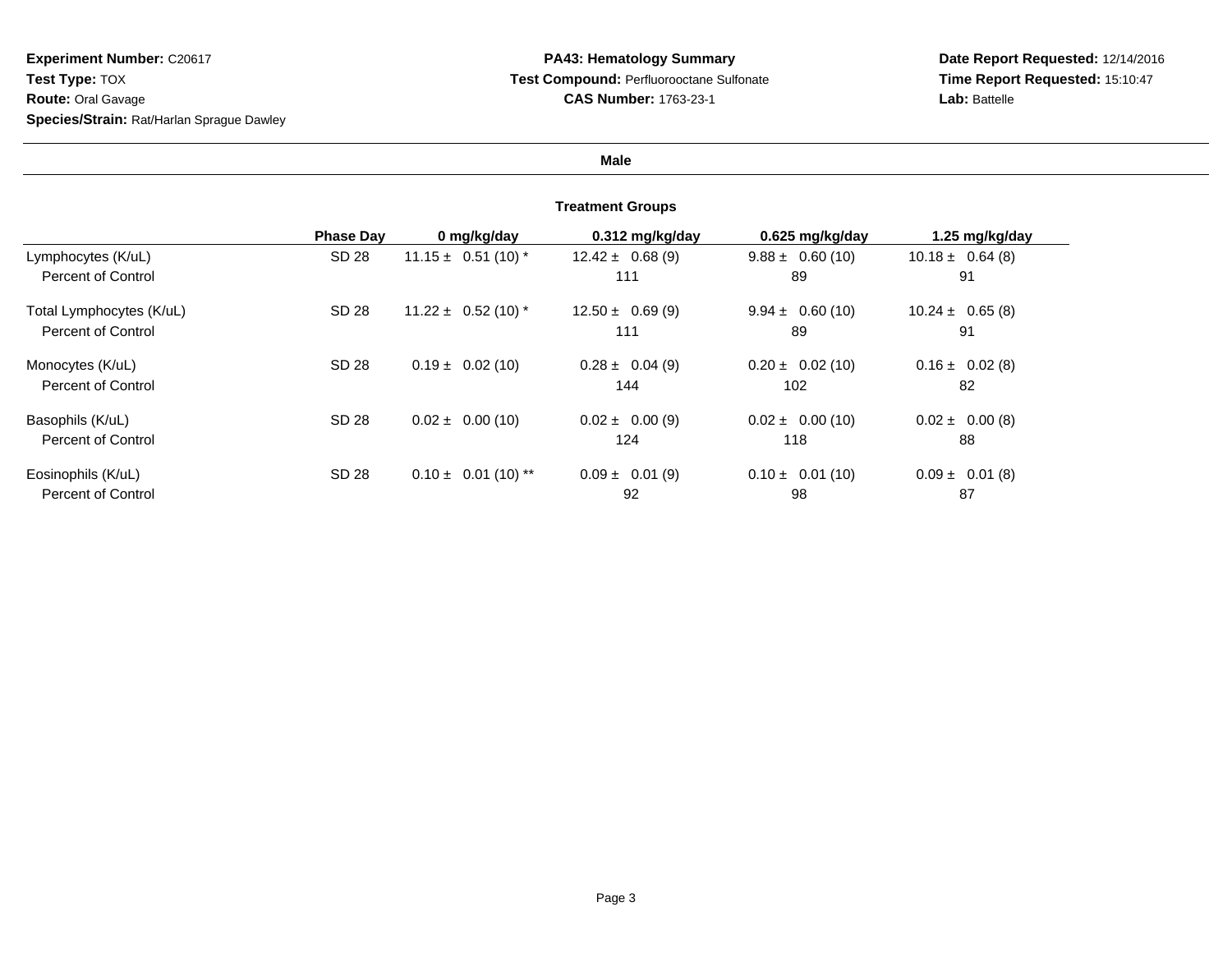**Date Report Requested:** 12/14/2016 **Time Report Requested:** 15:10:47**Lab:** Battelle

# **Male**

|                                                                        | <b>Phase Day</b> | 2.5 mg/kg/day                               | 5 mg/kg/day                   |
|------------------------------------------------------------------------|------------------|---------------------------------------------|-------------------------------|
| Hematocrit (%)                                                         | <b>SD 28</b>     | $52.0 \pm 0.9$ (10)                         | $50.9 \pm 0.7$ (10)           |
| <b>Percent of Control</b>                                              |                  | 99                                          | 97                            |
| Manual Hematocrit (%)<br><b>Percent of Control</b>                     | <b>SD 28</b>     | (10)<br>47<br>$\overline{1}$<br>$\pm$<br>99 | 46<br>(10)<br>±1<br>97        |
| Hemoglobin (g/dL)                                                      | <b>SD 28</b>     | $15.6 \pm 0.3$ (10)                         | $15.3 \pm 0.2$ (10)           |
| <b>Percent of Control</b>                                              |                  | 99                                          | 97                            |
| Red Blood Cells (M/uL)                                                 | SD 28            | $8.65 \pm 0.15(10)$                         | $8.54 \pm 0.10(10)$           |
| <b>Percent of Control</b>                                              |                  | 98                                          | 96                            |
| Reticulocytes (K/uL)                                                   | SD 28            | $140.0 \pm 10.3$ (10) **                    | $104.4 \pm 7.2$ (10) **       |
| <b>Percent of Control</b>                                              |                  | 77                                          | 58                            |
| Mean Cell Volume (fL)                                                  | <b>SD 28</b>     | 60.2 $\pm$ 0.5 (10)                         | 59.7 $\pm$ 0.4 (10)           |
| <b>Percent of Control</b>                                              |                  | 101                                         | 101                           |
| Mean Cell Hemoglobin (pg)<br><b>Percent of Control</b>                 | SD 28            | 18.1<br>$\pm$ 0.1 (10)<br>101               | $17.9 \pm 0.1$<br>(10)<br>100 |
| Mean Cell Hemoglobin Concentration (g/dL)<br><b>Percent of Control</b> | SD 28            | 30.0<br>$\pm$ 0.2 (10)<br>100               | 30.0<br>$\pm$ 0.2 (10)<br>100 |
| Platelets (K/uL)<br><b>Percent of Control</b>                          | <b>SD 28</b>     | ± 27<br>(10)<br>805<br>94                   | (10)<br>889<br>± 30<br>104    |
| White Blood Cells (K/uL)                                               | <b>SD 28</b>     | $12.24 \pm 0.63(10)$                        | $10.72 \pm 0.64$ (10) *       |
| <b>Percent of Control</b>                                              |                  | 95                                          | 83                            |
| Neutrophils (K/uL)                                                     | SD 28            | $1.17 \pm 0.05(10)$                         | $0.97 \pm 0.06$ (10) *        |
| <b>Percent of Control</b>                                              |                  | 90                                          | 74                            |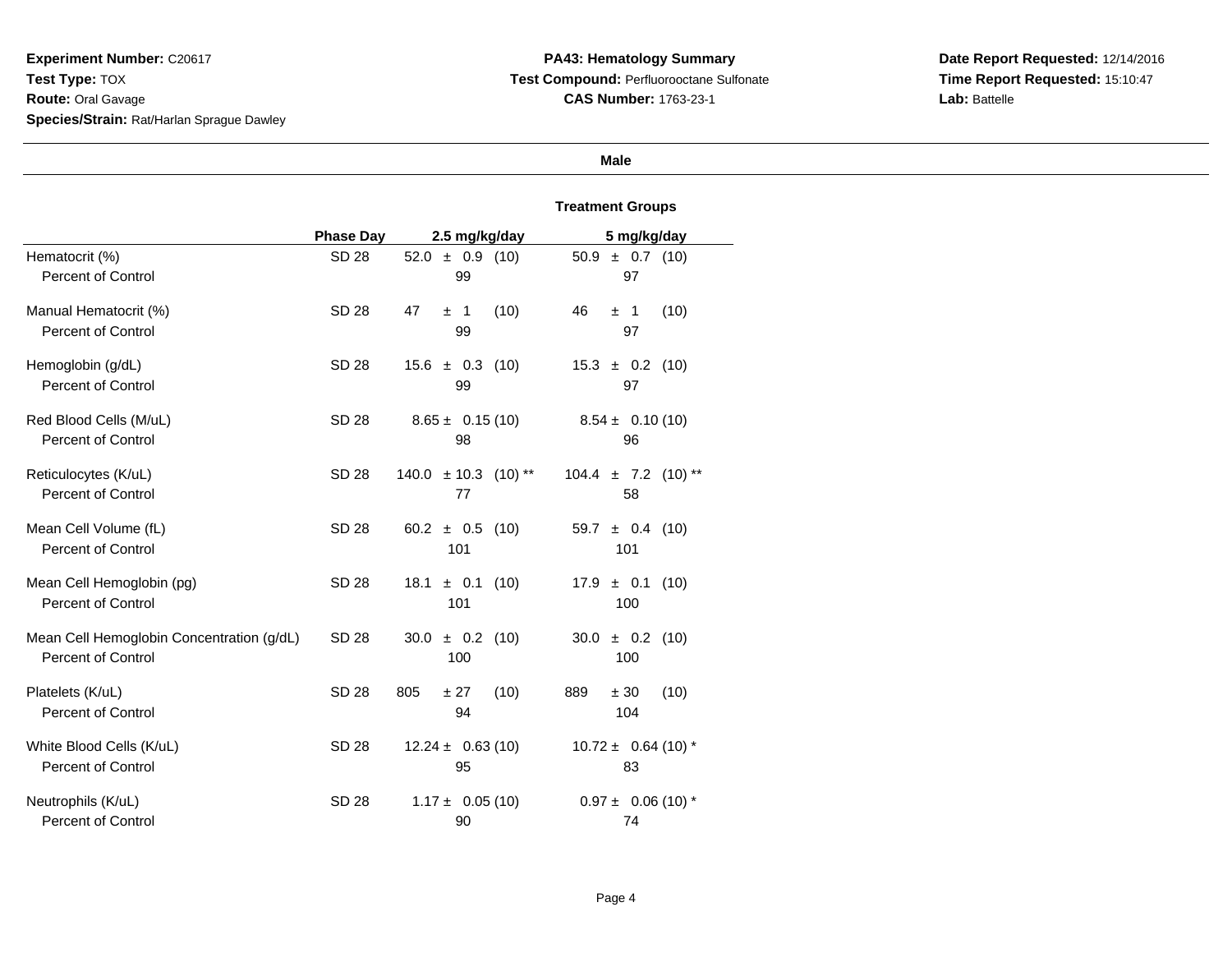**Date Report Requested:** 12/14/2016 **Time Report Requested:** 15:10:47**Lab:** Battelle

# **Male**

|                           | <b>Phase Day</b> | 2.5 mg/kg/day        | 5 mg/kg/day             |
|---------------------------|------------------|----------------------|-------------------------|
| Lymphocytes (K/uL)        | SD 28            | $10.70 \pm 0.57(10)$ | $9.49 \pm 0.57(10)$     |
| <b>Percent of Control</b> |                  | 96                   | 85                      |
| Total Lymphocytes (K/uL)  | SD 28            | $10.77 \pm 0.58(10)$ | $9.54 \pm 0.57(10)$     |
| Percent of Control        |                  | 96                   | 85                      |
| Monocytes (K/uL)          | SD 28            | $0.21 \pm 0.02$ (10) | $0.15 \pm 0.03(10)$     |
| Percent of Control        |                  | 112                  | 79                      |
| Basophils (K/uL)          | SD 28            | $0.02 \pm 0.00$ (10) | $0.01 \pm 0.00$ (10)    |
| Percent of Control        |                  | 94                   | 82                      |
| Eosinophils (K/uL)        | SD 28            | $0.07 \pm 0.01$ (10) | $0.04 \pm 0.01$ (10) ** |
| Percent of Control        |                  | 68                   | 39                      |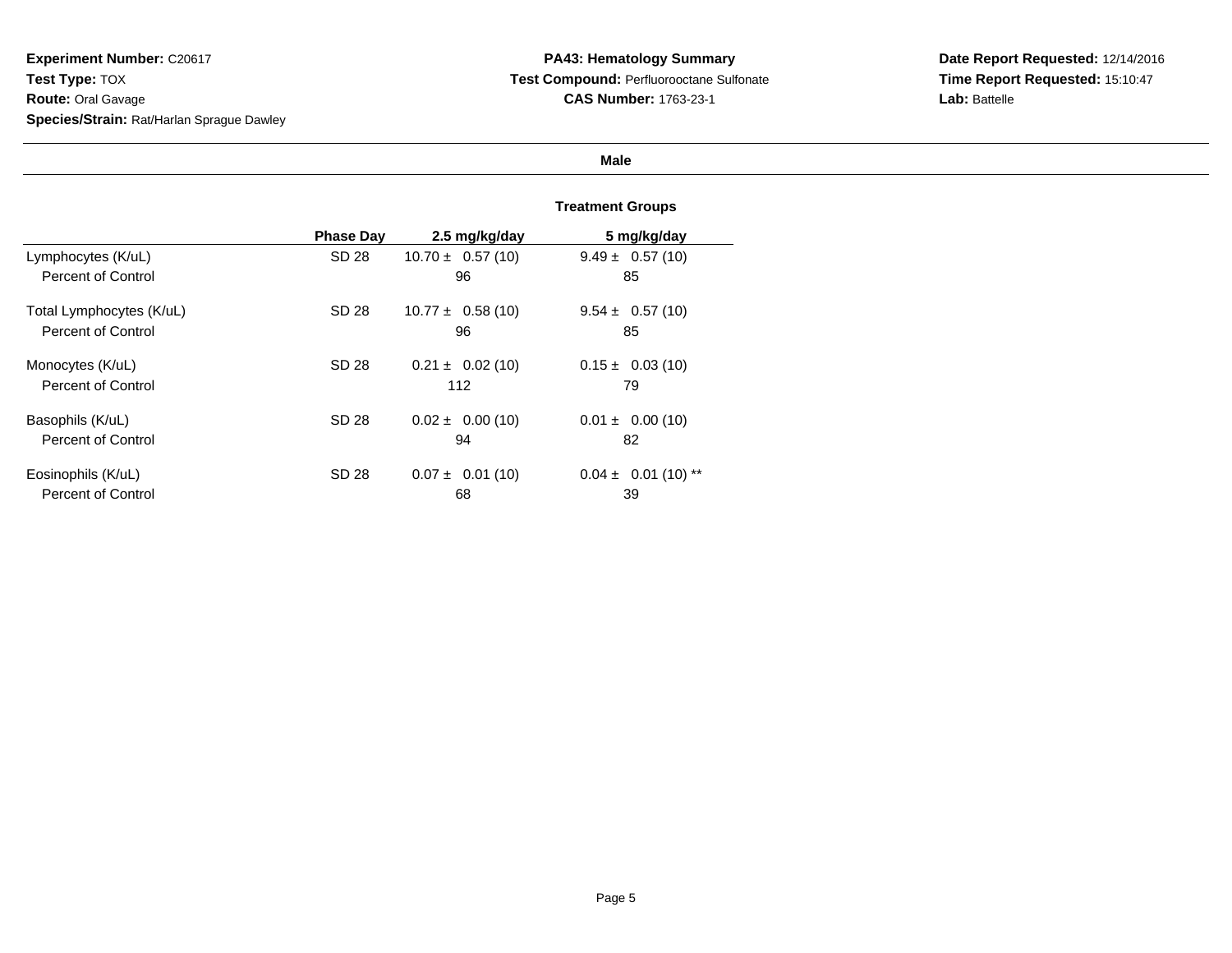# **PA43: Hematology Summary Test Compound:** Perfluorooctane Sulfonate**CAS Number:** 1763-23-1

**Date Report Requested:** 12/14/2016 **Time Report Requested:** 15:10:47**Lab:** Battelle

# **Female**

|                                                                        | <b>Phase Day</b> | 0 mg/kg/day                | 0.312 mg/kg/day                  | 0.625 mg/kg/day                  | 1.25 mg/kg/day                   |
|------------------------------------------------------------------------|------------------|----------------------------|----------------------------------|----------------------------------|----------------------------------|
| Hematocrit (%)<br><b>Percent of Control</b>                            | <b>SD 28</b>     | $45.7 \pm 0.5$ (10)        | $46.8 \pm 0.6$ (10)<br>102       | 48.3 $\pm$ 0.5 (10) *<br>106     | $47.8 \pm 0.4$ (10)<br>104       |
| Manual Hematocrit (%)<br><b>Percent of Control</b>                     | <b>SD 28</b>     | 41<br>(10)<br>$\pm$ 0      | 43<br>(10)<br>$\pm$ 1<br>104     | $(10)$ *<br>43<br>$\pm$ 0<br>106 | ± 0<br>$(10)$ *<br>43<br>106     |
| Hemoglobin (g/dL)<br><b>Percent of Control</b>                         | <b>SD 28</b>     | $13.9 \pm 0.1$<br>(10)     | $14.2 \pm 0.2$ (10)<br>103       | $14.6 \pm 0.1$ (10) **<br>105    | 14.3<br>$\pm$ 0.1<br>(10)<br>104 |
| Red Blood Cells (M/uL)<br><b>Percent of Control</b>                    | SD 28            | $7.60 \pm 0.14(10)$        | $7.74 \pm 0.11(10)$<br>102       | $8.05 \pm 0.10(10)$<br>106       | $8.07 \pm 0.11(10)$<br>106       |
| Reticulocytes (K/uL)<br><b>Percent of Control</b>                      | <b>SD 28</b>     | $218.3 \pm 25.2$ (10) **   | $208.5 \pm 14.0$<br>(10)<br>95   | $214.3 \pm 15.9$ (10)<br>98      | 164.7<br>$\pm$ 8.7 (10)<br>75    |
| Mean Cell Volume (fL)<br><b>Percent of Control</b>                     | <b>SD 28</b>     | $60.3 \pm 0.5$<br>(10)     | 60.4 $\pm$ 0.4 (10)<br>100       | $\pm$ 0.3 (10)<br>60.1<br>100    | $59.2 \pm 0.4$ (10)<br>98        |
| Mean Cell Hemoglobin (pg)<br><b>Percent of Control</b>                 | <b>SD 28</b>     | $18.3 \pm 0.2$<br>$(10)^*$ | $\pm$ 0.2 (10)<br>18.4<br>101    | $±$ 0.1<br>(10)<br>18.1<br>99    | 17.8<br>± 0.1<br>(10)<br>97      |
| Mean Cell Hemoglobin Concentration (g/dL)<br><b>Percent of Control</b> | <b>SD 28</b>     | $30.3 \pm 0.1$<br>(10)     | $\pm$ 0.1<br>(10)<br>30.4<br>100 | $\pm$ 0.1<br>30.2<br>(10)<br>100 | $±$ 0.1<br>30.0<br>(10)<br>99    |
| Platelets (K/uL)<br><b>Percent of Control</b>                          | <b>SD 28</b>     | 1037<br>±46<br>(10)        | ± 44<br>966<br>(10)<br>93        | 975<br>±28<br>(10)<br>94         | 1017<br>± 38<br>(10)<br>98       |
| White Blood Cells (K/uL)<br><b>Percent of Control</b>                  | SD 28            | $8.71 \pm 0.62(10)$        | $7.63 \pm 0.51(10)$<br>88        | $7.50 \pm 0.79(10)$<br>86        | $7.55 \pm 0.45(10)$<br>87        |
| Neutrophils (K/uL)<br><b>Percent of Control</b>                        | <b>SD 28</b>     | $0.68 \pm 0.07(10)$        | $0.62 \pm 0.07(10)$<br>92        | $0.60 \pm 0.07(10)$<br>89        | $0.62 \pm 0.05(10)$<br>92        |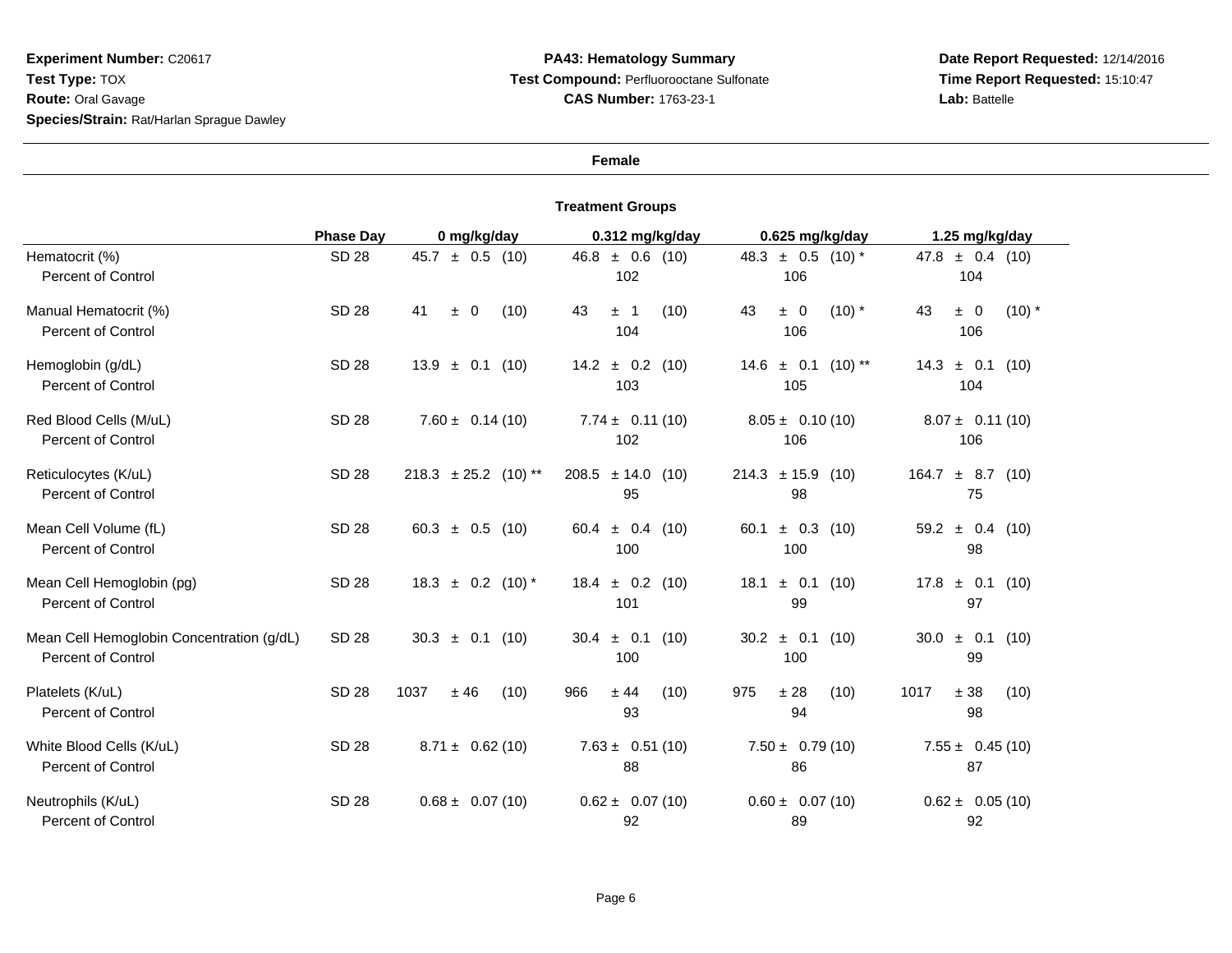# **PA43: Hematology Summary Test Compound:** Perfluorooctane Sulfonate**CAS Number:** 1763-23-1

**Date Report Requested:** 12/14/2016 **Time Report Requested:** 15:10:47**Lab:** Battelle

# **Female**

|                          | <b>Phase Dav</b> | 0 mg/kg/day          | $0.312$ mg/kg/day    | 0.625 mg/kg/day      | 1.25 mg/kg/day       |
|--------------------------|------------------|----------------------|----------------------|----------------------|----------------------|
| Lymphocytes (K/uL)       | SD 28            | $7.73 \pm 0.56(10)$  | $6.77 \pm 0.43(10)$  | $6.66 \pm 0.69(10)$  | $6.67 \pm 0.40(10)$  |
| Percent of Control       |                  |                      | 88                   | 86                   | 86                   |
| Total Lymphocytes (K/uL) | SD 28            | $7.78 \pm 0.56(10)$  | $6.81 \pm 0.43(10)$  | $6.69 \pm 0.70(10)$  | $6.71 \pm 0.40(10)$  |
| Percent of Control       |                  |                      | 87                   | 86                   | 86                   |
| Monocytes (K/uL)         | SD 28            | $0.16 \pm 0.02$ (10) | $0.14 \pm 0.02$ (10) | $0.14 \pm 0.02$ (10) | $0.14 \pm 0.02$ (10) |
| Percent of Control       |                  |                      | 90                   | 90                   | 89                   |
| Basophils (K/uL)         | SD 28            | $0.01 \pm 0.00$ (10) | $0.00 \pm 0.00$ (10) | $0.01 \pm 0.00$ (10) | $0.01 \pm 0.00$ (10) |
| Percent of Control       |                  |                      | 67                   | 117                  | 83                   |
| Eosinophils (K/uL)       | SD 28            | $0.09 \pm 0.01$ (10) | $0.06 \pm 0.01(10)$  | $0.06 \pm 0.01(10)$  | $0.07 \pm 0.01(10)$  |
| Percent of Control       |                  |                      | 62                   | 67                   | 79                   |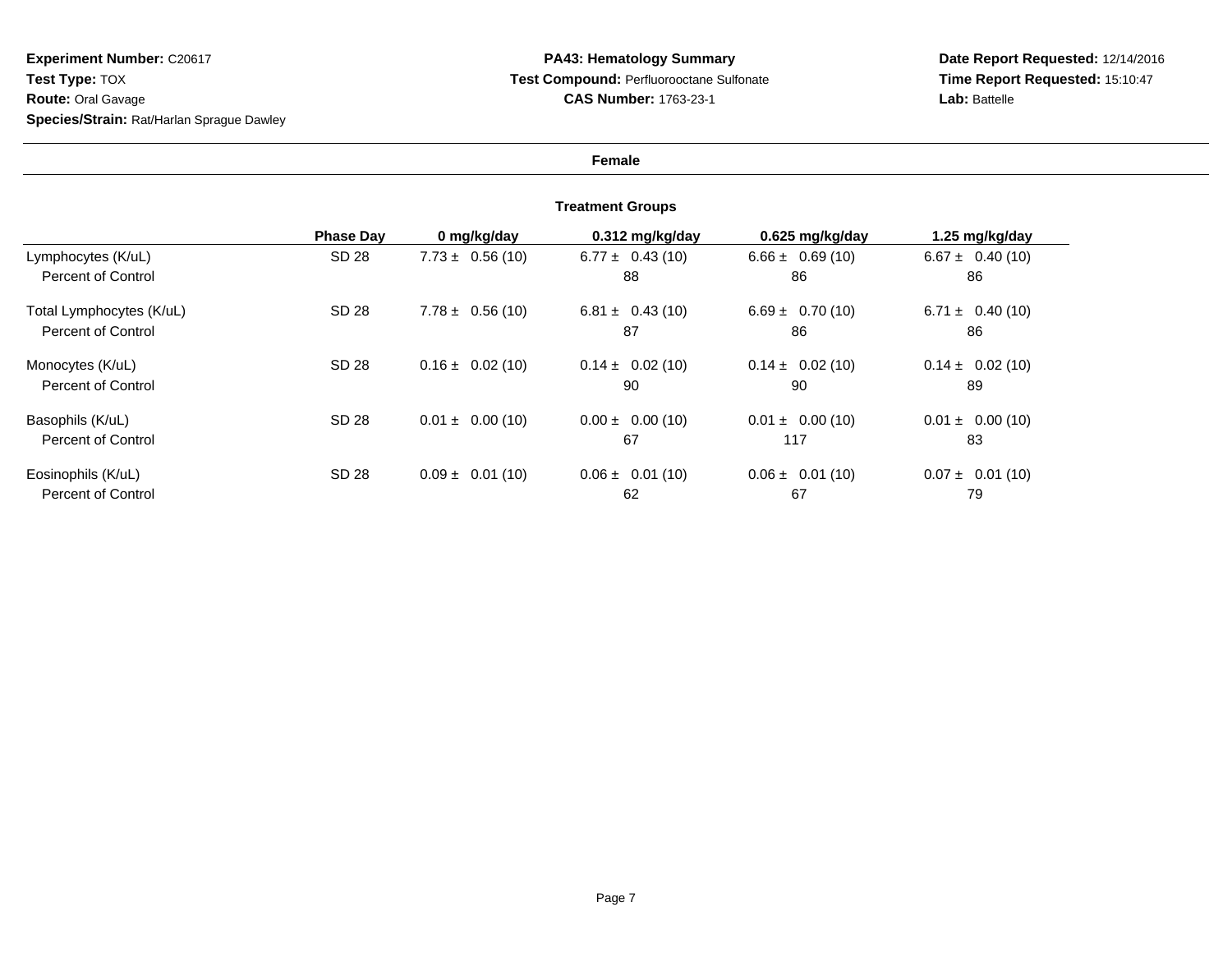# **PA43: Hematology Summary Test Compound:** Perfluorooctane Sulfonate**CAS Number:** 1763-23-1

**Date Report Requested:** 12/14/2016 **Time Report Requested:** 15:10:47**Lab:** Battelle

# **Female**

|                                                                        | <b>Phase Day</b> | 2.5 mg/kg/day                                | 5 mg/kg/day                        |
|------------------------------------------------------------------------|------------------|----------------------------------------------|------------------------------------|
| Hematocrit (%)<br><b>Percent of Control</b>                            | SD 28            | $47.3 \pm 0.6$ (10)<br>103                   | $46.0 \pm 1.3$ (9)<br>101          |
| Manual Hematocrit (%)<br><b>Percent of Control</b>                     | SD 28            | 43<br>(10)<br>$\overline{1}$<br>$\pm$<br>104 | 41<br>(9)<br>± 1<br>101            |
| Hemoglobin (g/dL)<br><b>Percent of Control</b>                         | SD 28            | $14.3 \pm 0.2$ (10)<br>103                   | $14.0 \pm 0.4$ (9)<br>101          |
| Red Blood Cells (M/uL)<br><b>Percent of Control</b>                    | SD 28            | $7.94 \pm 0.09(10)$<br>105                   | $7.79 \pm 0.23(9)$<br>103          |
| Reticulocytes (K/uL)<br>Percent of Control                             | SD 28            | $132.8 \pm 11.2$ (10) **<br>61               | $112.0 \pm 10.3$<br>$(9)$ **<br>51 |
| Mean Cell Volume (fL)<br><b>Percent of Control</b>                     | <b>SD 28</b>     | $59.6 \pm 0.6$ (10)<br>99                    | 59.1<br>$\pm$ 0.5 (9)<br>98        |
| Mean Cell Hemoglobin (pg)<br>Percent of Control                        | SD 28            | $18.0 \pm 0.2$ (10)<br>99                    | $18.0 \pm 0.2$<br>(9)<br>98        |
| Mean Cell Hemoglobin Concentration (g/dL)<br><b>Percent of Control</b> | SD 28            | $30.3 \pm 0.1$<br>(10)<br>100                | $30.4 \pm 0.1$<br>(9)<br>100       |
| Platelets (K/uL)<br><b>Percent of Control</b>                          | <b>SD 28</b>     | 1019<br>(10)<br>±48<br>98                    | 904<br>± 40<br>(9)<br>87           |
| White Blood Cells (K/uL)<br>Percent of Control                         | SD 28            | $7.07 \pm 0.44(10)$<br>81                    | $7.57 \pm 0.63(9)$<br>87           |
| Neutrophils (K/uL)<br><b>Percent of Control</b>                        | SD 28            | $0.54 \pm 0.08(10)$<br>80                    | $0.64 \pm 0.10(9)$<br>95           |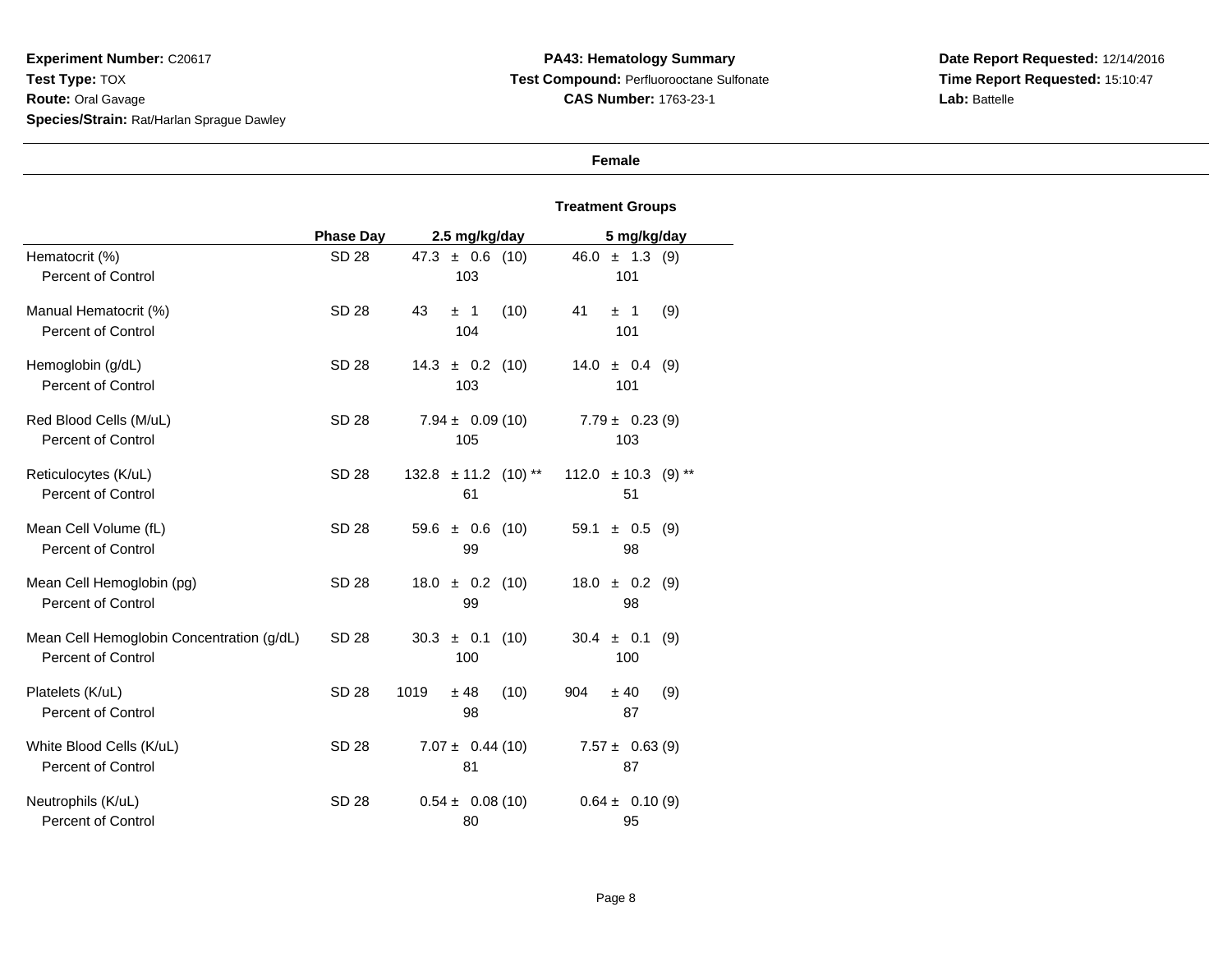# **PA43: Hematology Summary Test Compound:** Perfluorooctane Sulfonate**CAS Number:** 1763-23-1

# **Date Report Requested:** 12/14/2016 **Time Report Requested:** 15:10:47**Lab:** Battelle

# **Female**

|                           | <b>Phase Dav</b> | 2.5 mg/kg/day        | 5 mg/kg/day         |
|---------------------------|------------------|----------------------|---------------------|
| Lymphocytes (K/uL)        | SD 28            | $6.28 \pm 0.38(10)$  | $6.67 \pm 0.59(9)$  |
| Percent of Control        |                  | 81                   | 86                  |
| Total Lymphocytes (K/uL)  | SD 28            | $6.32 \pm 0.39(10)$  | $6.70 \pm 0.59(9)$  |
| <b>Percent of Control</b> |                  | 81                   | 86                  |
| Monocytes (K/uL)          | SD 28            | $0.13 \pm 0.02$ (10) | $0.15 \pm 0.03$ (9) |
| Percent of Control        |                  | 85                   | 98                  |
| Basophils (K/uL)          | SD 28            | $0.01 \pm 0.00$ (10) | $0.01 \pm 0.00(9)$  |
| Percent of Control        |                  | 100                  | 111                 |
| Eosinophils (K/uL)        | SD 28            | $0.06 \pm 0.01$ (10) | $0.06 \pm 0.01$ (9) |
| Percent of Control        |                  | 67                   | 65                  |